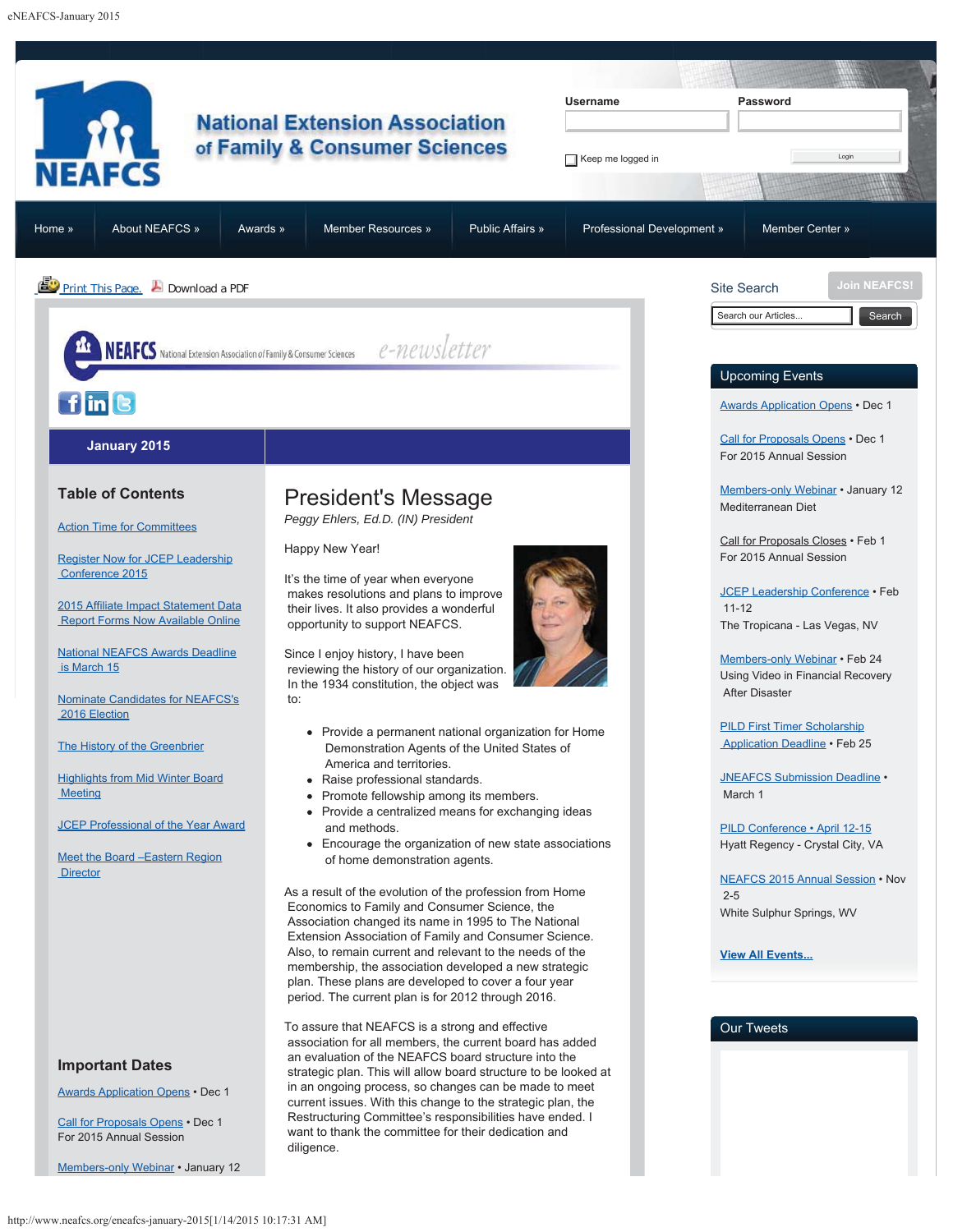#### Mediterranean Diet

Call for Proposals Closes • Feb 1 For 2015 Annual Session

JCEP Leadership Conference • Feb 11-12 The Tropicana - Las Vegas, NV

Members-only Webinar • Feb 24 Using Video in Financial Recovery After Disaster

**PILD First Timer Scholarship** Application Deadline • Feb 25

JNEAFCS Submission Deadline . March 1

PILD Conference • April 12-15 Hyatt Regency - Crystal City, VA

NEAFCS 2015 Annual Session • Nov 2-5 White Sulphur Springs, WV

View All Events...

**National Extension Association of Family & Consumer Science** 140 Island Way, Ste 316 Clearwater Beach, FL 33767 (561) 477-8100 jody@neafcs.org

Our association has grown. As NEAFCS members we link research to life experiences, across all states and around the world. Please remember how important you are and the difference you make to your communities, counties, regions, and states. As you prepare annual reports, reflect on your accomplishments, and on what a difference you have made. Remember NEAFCS makes difference in the lives of our constituents.

I want to share a special thought from Dennis Waitley, "Learn from the past, set vivid detailed goals for the future, and live in the only moment of which you have any control over."

Congratulations members – Megihann Leininger, Lisa Fishman, and Eileen Krumbach who found the key in the December 2014 newsletter. Look for the hidden key in this newsletter, remember you are the KEY – Knowledge, Experience, and You -- of NEAFCS.

I hope you are looking forward to a wonderful 2015, I know I am.

My Best,

Peg

# *pehlers@purdue.edu*

*Back to top*

# **Action Time for Committees** Debby Mathews (AL), *President-Elect*



January is primetime for action for two of our sub- committees: Diversity Issues, and Exhibits. Both of these subcommittees serve under the direction of Margie Memmott, our VP for Member Resources.

January 16 our nation observes Martin Luther King Day. This is a time when we

focus on full involvement of all citizens of the United States in the many aspects of life in our country. With the objective of offering members resources to use for diversity training and programming, Karen Dickrell of Wisconsin is the chairman of the *Diversity Issues* subcommittee. Lorrie Coop of Texas A&M and Diana Romano of Oklahoma State will follow Karen in leadership of this committee. Edda Cotto-Rivera is the past-chair of this group and offers her knowledge and support. This group is planning a Diversity Outreach webinar for 2015. It is also working on quarterly newsletters about diversity issues.

*Exhibits* is the other sub-committee that is shifting into high gear now. Their chairman, Kate Shumaker of Ohio, is identifying and recruiting exhibitors for our 2015 Annual Session in West Virginia. Kate has worked with the Annual Session Planning Committee on the exhibitor prospectus (application and information) that it will send out this month. Kim Edmonds of Virginia and Ruth Chowning of Kentucky are also leaders of *Exhibits*.

All NEAFCS members enjoy high quality exhibits at Annual Session, so we ALL appreciate the work of this committee! By the way, there is a "finder's fee" for those who help them successfully recruit exhibitors. So, let Kate know if you have a good prospect! Keep reading eNEAFCS for information on "finder's fees."

NEAFCS has fifteen sub-committees that our members may join. Life members as well as Active members may join and chair sub-committees. All but two sub-committees are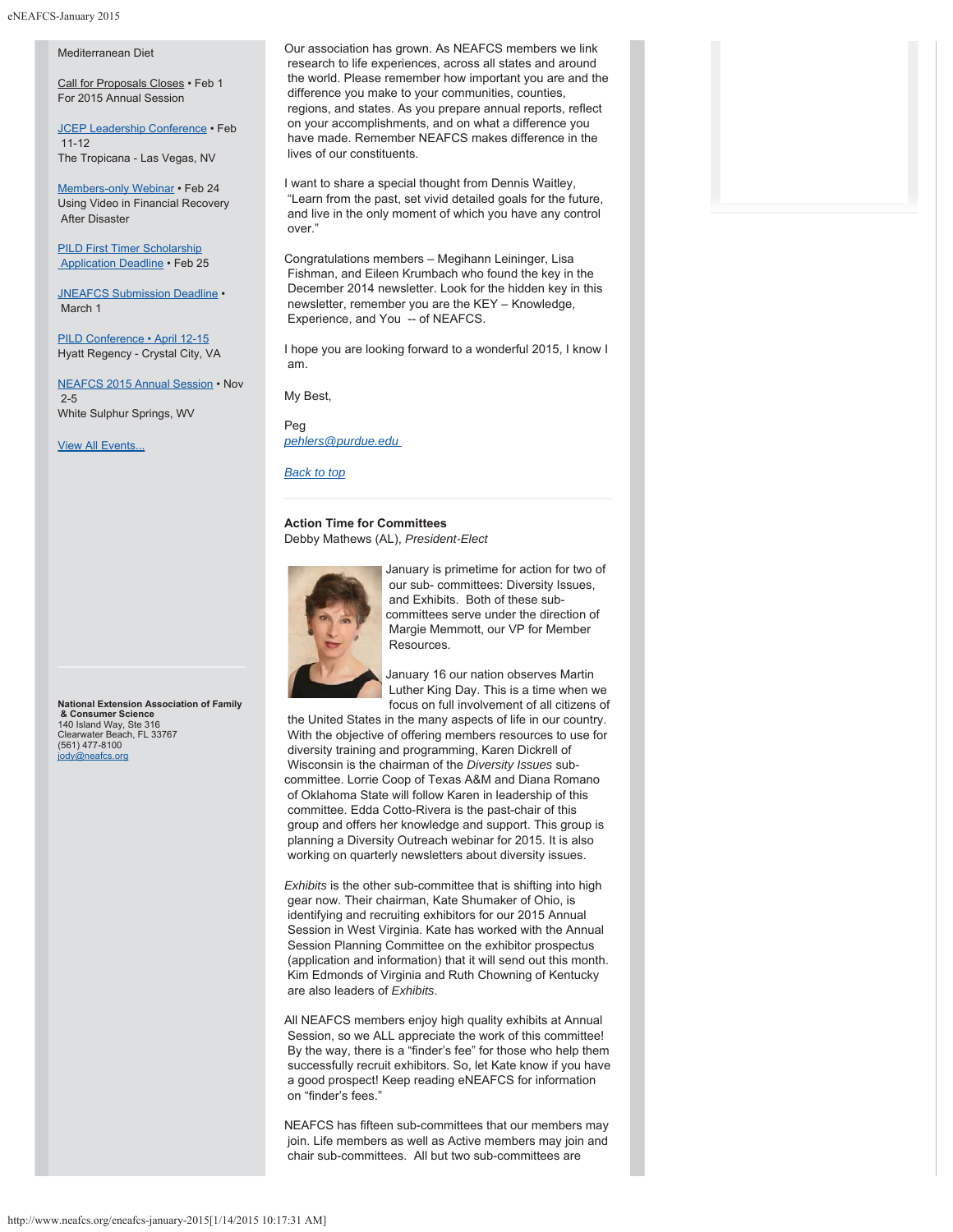under the direction of a vice president. The other two serve under the direction of our secretary, Julie Cascio, and our Regional Directors. The Regional Directors oversee the work of the Arrangements Committee, and the secretary oversees the work of the Registration Committee. For a complete listing of committees and their work please go to our home page and click on *About NEAFCS*. As you look at this listing think about your interests and abilities to see where you might want to serve.

Thank you to all Diversity Issues and Exhibit Committee members for your good work!

#### Back to top

**Register Now for JCEP Leadership Conference 2015** Kathleen Olson (MN), *Immediate Past President, JCEP Leadership Conference Chair*



Register now to attend the JCEP Leadership Conference February 11 & 12, 2015 at the Tropicana Hotel, Las Vegas, NV, with the theme, "Leading through Trust". Keynote speaker, David Horsager will discuss the importance of trust and will unveil how trust has the ability to accelerate or destroy any organization or relationship. Go to www.jcep.org for more information and to register. Early bird deadline ends on January 16, 2015.

#### Back to top

**2015 Affiliate Impact Statement Data Report Forms Now Available Online**

Theresa C. Mayhew (NY), *VP Public Affairs*



In preparation for our visits to the Hill at the Public Issues Leadership Development (PILD) conference in April, and to demonstrate the public value of Cooperative Extension -- specifically, Family and Consumer Sciences -- it's time to highlight the excellent work being done by our state affiliates and members. The 2015 Affiliate Impact Statement Data Report form is now

 available on the website. States are encouraged to submit up to three examples of outstanding programs that have been conducted in eight different program areas. Those program areas include: **Childhood Obesity, Community Health & Wellness; Financial Management; Food & Nutrition; Food Safety; Healthy Homes & the Environment; Improving Children's Lives; and Protecting our Resources – Family Life.** There is also an **"Other"** category in case you feel what you are submitting doesn't fit into those categories.Feel free to include photographs of those activities, events and programs that you are spotlighting. Please send them in a jpeg format and indicate who's pictured in the photograph.

An example of a narrative summary for **Healthy Homes & the Environment** is as follows: *Free EmPower NY workshops teach basic, low-cost energy conservation practices to help consumers reduce energy costs and make their homes more comfortable. In 2014, a total of 6,374 CFL bulbs were distributed to 2,442 persons that attended 218 workshops.* An example of an outstanding quote is: *"As a result of attending this EmPower*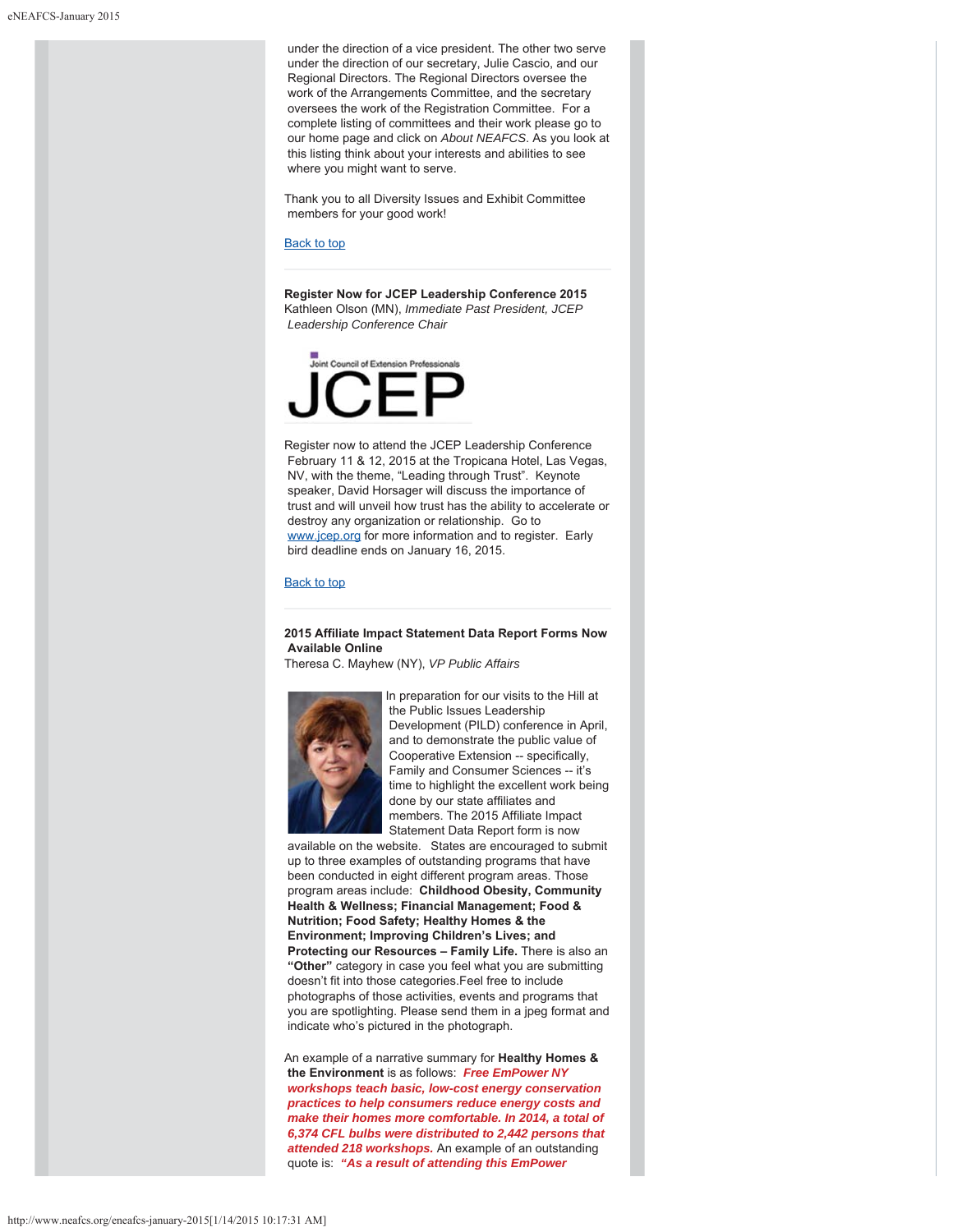*workshop, I will replace wasteful incandescent bulbs with CFLs and sign up for a Home Performance with* **Energy STAR assessment."** The information that's received from each state affiliate will then be used to develop national impact statements that showcase the work that NEAFCS members are doing across the country. Please note that the online form has been adjusted so you can go back and make edits or changes. **The deadline to submit this information on the website is February 25, 2015.** Please direct any questions to VP Public Affairs Theresa Mayhew at tcm5@cornell.edu. Thanks and a belated Happy New Year!

#### Back to top

**Awards Application Deadline is March 15** Julie Cascio (AK), *Awards Subcommittee Member*



NEAFCS awards applications are due March 15 for national awards. To apply for an award, follow these instructions:

Log into NEAFCS, then click AWARDS.

Click APPLY FOR AWARDS in the drop down box.

Complete the form. Follow the information in the awards Manual for specific instructions on  $\mathbb{R}^d$  items that need to be included for the award for which you are applying.

Upload your documents in the File Upload section. Include your outline, program documents, newsletter, audio clip, curriculum -- everything the award you are applying for says to provide.

Your personal information will be auto filled using your member profile information. You will need to add team members.

Click the submit button. If necessary, you can go in and edit until the due date.

Print the confirmation page to include as the cover of your application's hard copy.

Mail a hard copy of your total award application to YOUR state affiliate Awards Vice President by YOUR state affiliate awards deadline.

# Back to top

**Nominate Candidates for NEAFCS's 2016 Election** Kathleen Olson (MN), *Immediate Past President and Nomination Committee Chair*

> NEAFCS's Nominating Committee asks you to think about the leadership opportunities in NEAFCS that would be a good match for you, or for those you know, and to nominate for 2016's open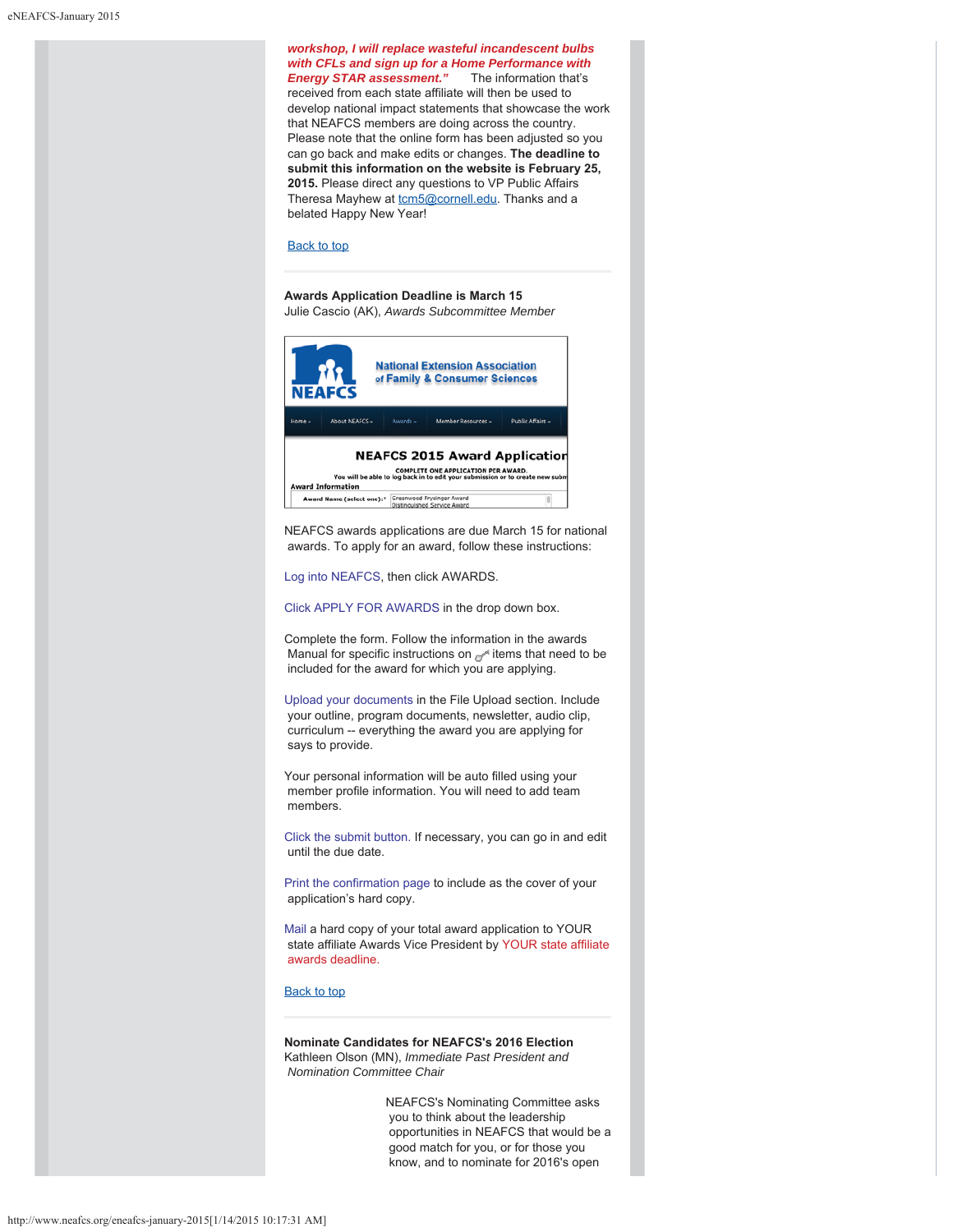

positions.

Available positions include: President Elect, Treasurer, Vice President for Public Affairs, Vice President for Awards

 and Recognition, Central Region Director and Southern Region Director, all to serve from 2016 to 2018, with the exception of President-Elect, which serves for 3 years.

To find position descriptions and the 2016 nomination web form, please visit: the Member Resources tab on the website. Click Affiliate Officer Toolkit, then choose Candidate Application for National Office, or contact one of the Nominating Committee members with questions:

# **National Nominating Committee –**

*Eastern Region –* Robin Lynn Kuleck (PA) Linda Law Saunders (NY) *Western Region* – Phyllis Lewis (WY) Traci Armstrong Florien (AZ) *Central Region –* Gail Brand (NE) Cindy Evans (KS) *Southern Region –* Lorrie Coop (TX) Ines Beltran (GE)

#### Back to top

# **The History of the Greenbrier**

Sue Flanagan (WV), *Families and Health Agent*



A legendary resort nestled in the beauty of West Virginia's mountains, *The Greenbrier* will open its doors for the 2105 NEAFCS Annual Session. A distinguished destination since the 1800s, the celebrated facility offers guests a premiere selection of dining, recreational choices, room amenities, and legendary care.

The White Sulphur Springs resort first attracted visitors for the healing waters and rose to prominence as a favored gathering place for the nation's most influential and powerful families. Known simply as "*The Old White*" to its early visitors, *The Greenbrier* is a United States National Historic Landmark. While being used as a hospital and a military headquarters by both sides, the hotel was closed during the Civil War. The resort prospered in the early twentieth century under the ownership of the Chesapeake and Ohio Railroad, becoming once again a society rendezvous and a retreat for the wealthy and prominent. Today, the Presidents' Cottage Museum shares highlights of the visits of numerous American chief executives.

A unique historical footnote for *The Greenbrier* was its top secret, hidden location when the threat of nuclear attack loomed large during the Cold War. Key government officials were to be transported there to survive a cataclysmic event.

Today, "The Bunker," is open as another attraction for visitors to investigate.

Discover which American patriarch honeymooned here and which English Duke and Duchess frequently visited. Imagine yourself at *The Greenbrier* where luxury has been defined for more than two centuries.

Back to top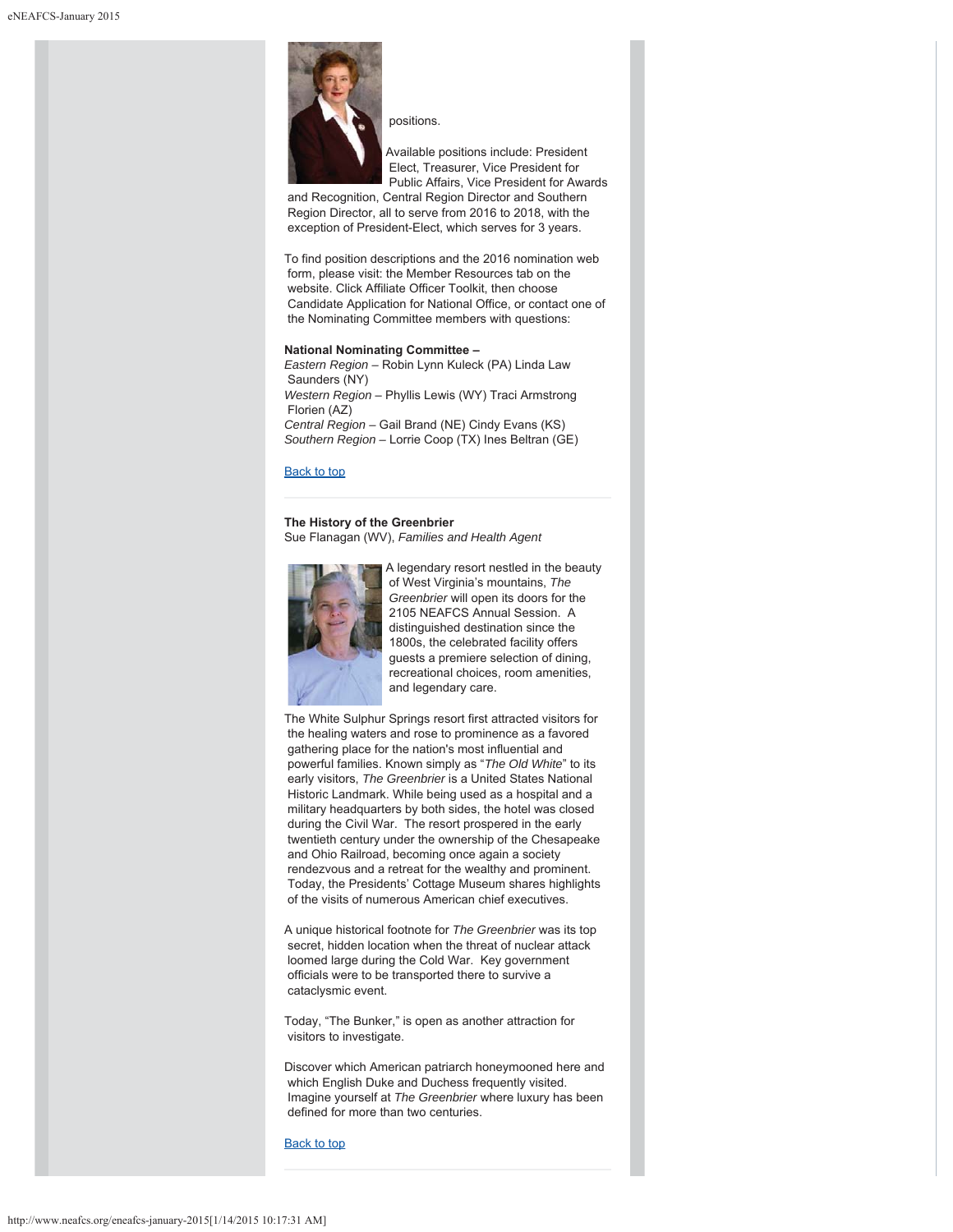# **Highlights from Mid Winter Board Meeting** Julie Cascio (AK), *Secretary*



Planning for the November 2015 Annual Session in White Sulphur Springs is underway. Hannah Fincham and Ami Cook shared that speakers have been contacted for the Welcome and Leadership events and venues secured. A pre-conference presentation on health literacy has been confirmed. Eastern Region Affiliates have been asked to

 help with the hospitality table. Kay Davis, chairperson for indepth sessions, shared opportunities they have explored. Since the time frame has changed to a half day, in-depth sessions will be close to the Greenbrier.

It was brought to the board's attention that the NEAFCS wooden gavel has been missing since the Ohio Annual Session. A note was put in the e-news to alert people to look for it.

Debby Mathews shared that Committee Action Plans should be linked to the NEAFCS strategic plan.

Kathleen Olson is the Chair of the JCEP Leadership Conference. The February JCEP Leadership Conference in Las Vegas is for leadership development for all extension personnel. Peg and Debby will represent NEAFCS at this meeting.

Julie Cascio reminded everyone that the deadline for NEAFCS e-news is the first Friday of the month for a target publication date of the 15<sup>th</sup>. Let Peg or Julie know of any by-law changes that need to be considered for annual session.

Sondra Ganus Thorne shared financial reports.

Roxie Price shared that awards will be both online and hard copy this year as it is a transition year to an all online process for next year. Applicants may make changes on the online awards they upload, but not deletions. The three file upload spaces on the application site will hold a lot of data. The simplest way to upload materials is to scan them all into one pdf document. A form for states to name their winners is being created by the national office.

Patty Merk shared the 2014 Annual Session evaluation results, and announced that the proposal submission for 2015 Annual Session is open. Montana will be site of 2016 Annual Session. Nebraska has bid for 2017.

Margie Memmott shared that the old Facebook page has been taken down and that membership should join the NEAFCS Facebook group. Membership and Life Members subcommittees have been merged as there were no committee members in the Life Member subcommittee. The deadline for submissions to the *Journal of NEAFCS* has been changed to March 1. The Exhibits committee has prepared a letter to be sent with the packet to potential exhibitors. This will be sent to past exhibitors. They will also contact possible local exhibitors. Difficulties with definitions of "local" and "national" sponsors and the benefits for each warranted an Ad-hoc Sponsorship committee to explore the issue. Following on its report, the committee moved to change the sponsorship process. There will now be one uniform sponsorship application for Annual Session with consistent sponsor benefits based on the total amount given by the sponsor.

Terri Mayhew stated that Impact Statements are due February 25. PILD scholarships are available. She is working on increasing NEAFCS marketing materials, a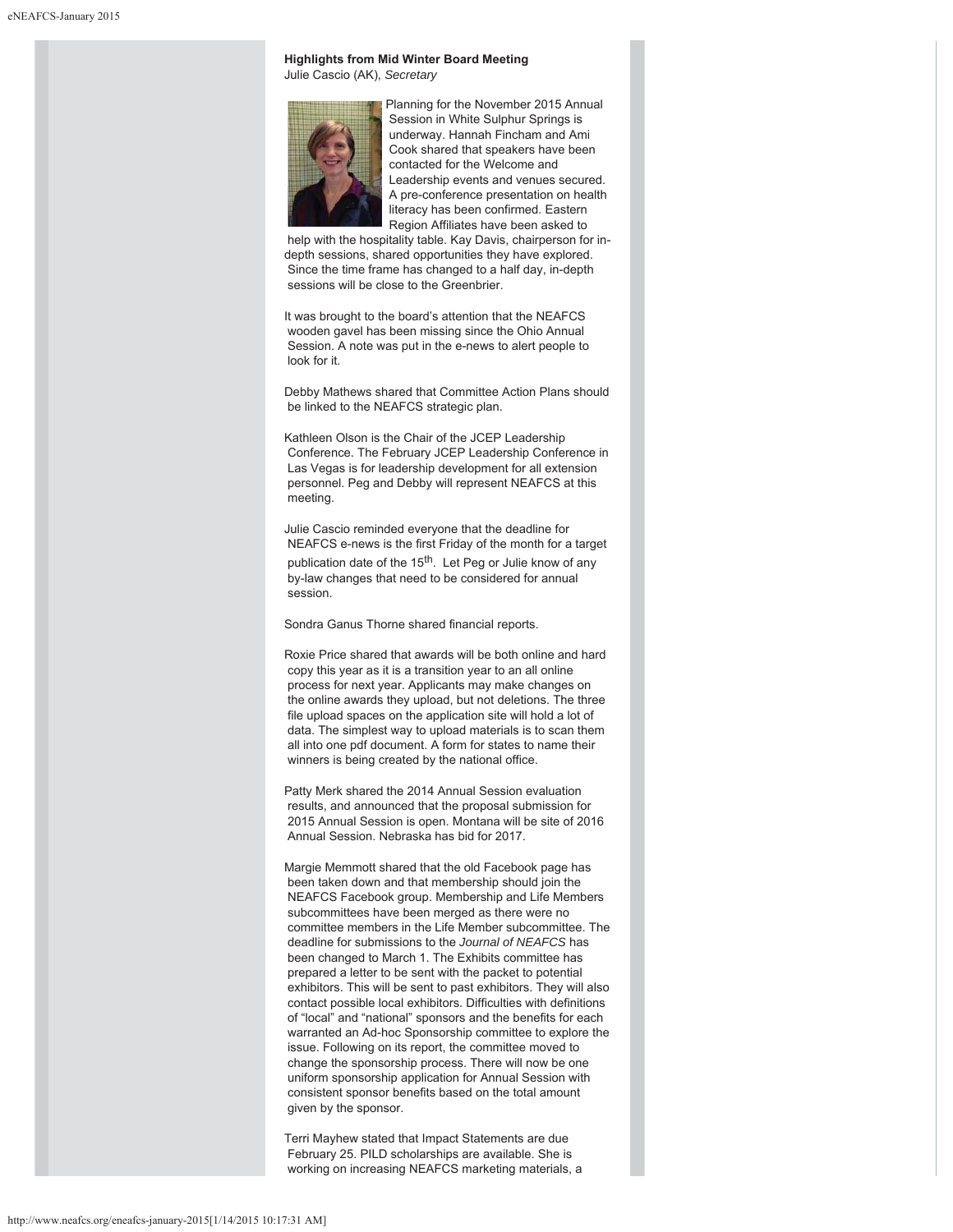#### suggestion that came from 2014 JCEP meeting.

Regional Directors have been planning for the JCEP meeting, and working with the Arrangements Subcommittee. Susan Routh has been working with states that have had questions about hosting the 2018 annual session. Clarification was made on the deadline for the intent to bid. The intent to bid for the 2018 Annual Session will be due April 1, 2015. Nancy Stehulak found that there are a lot of questions from Affiliates on the change in the award due date. Joey Peutz and Daryl Minch have reached out to the Affiliates in the West and East, respectively, especially trying to contact those who have been less active.

The topic of restructuring the NEAFCS board was discussed. It is important that it be addressed, with adequate input from members, and has been added to the strategic planning process so it can be done on an ongoing basis.

Jody Rosen Atkins presented on the role of the executive director and the national office. She said that the Executive Director helps develop an organization's strategic plan, is responsible for the day-to-day operation of an organization, ensures non-profit governance guidelines are maintained, and alerts the Board of risk management issues.

Jody mentioned that the National Office maintains storage of NEAFCS business archives. Cornell maintains the historical archives for NEAFCS. She reminded everyone that the website is a valuable tool for all members. Committee lists, member profiles, forms, archived webinars and more are available on it.

The management company annual evaluation was done.

Back to top

# **JCEP Professional of the Year Award** Peggy Ehlers (IN), *President*

Consider submitting an application for the Professional of the Year Award (POY). The Joint Council of Extension Professionals (JCEP) sponsors the award annually to encourage and recognize experiences and successful Extension professionals for their long-term commitment to developing outstanding interdisciplinary programs. The intent of the award is to highlight interdisciplinary program excellence; it is different than a lifetime or distinguished services award. The deadline for the application is March 1, 2015. You can find the application form at www.jcep.org under forms and applications. One winner per association, and the recipient will receive \$1,000 and a plaque at Annual Meeting.

# Back to top

# **Meet the Board**

Daryl Minch, M.Ed., CFCS (NJ), *Eastern Region Director*



It all started with my Dad and 4-H. My Dad was the County Agricultural Agent and of course I joined 4-H at age 10. I sewed, cooked and later added square dancing and the teen Council. I loved it! I remember going to 2 NACAA conferences as a child with my family.

 There I met the famous County Agent, Hank Kimble, of the *Green Acres* TV show.

When time came to go to college I decided to major in home